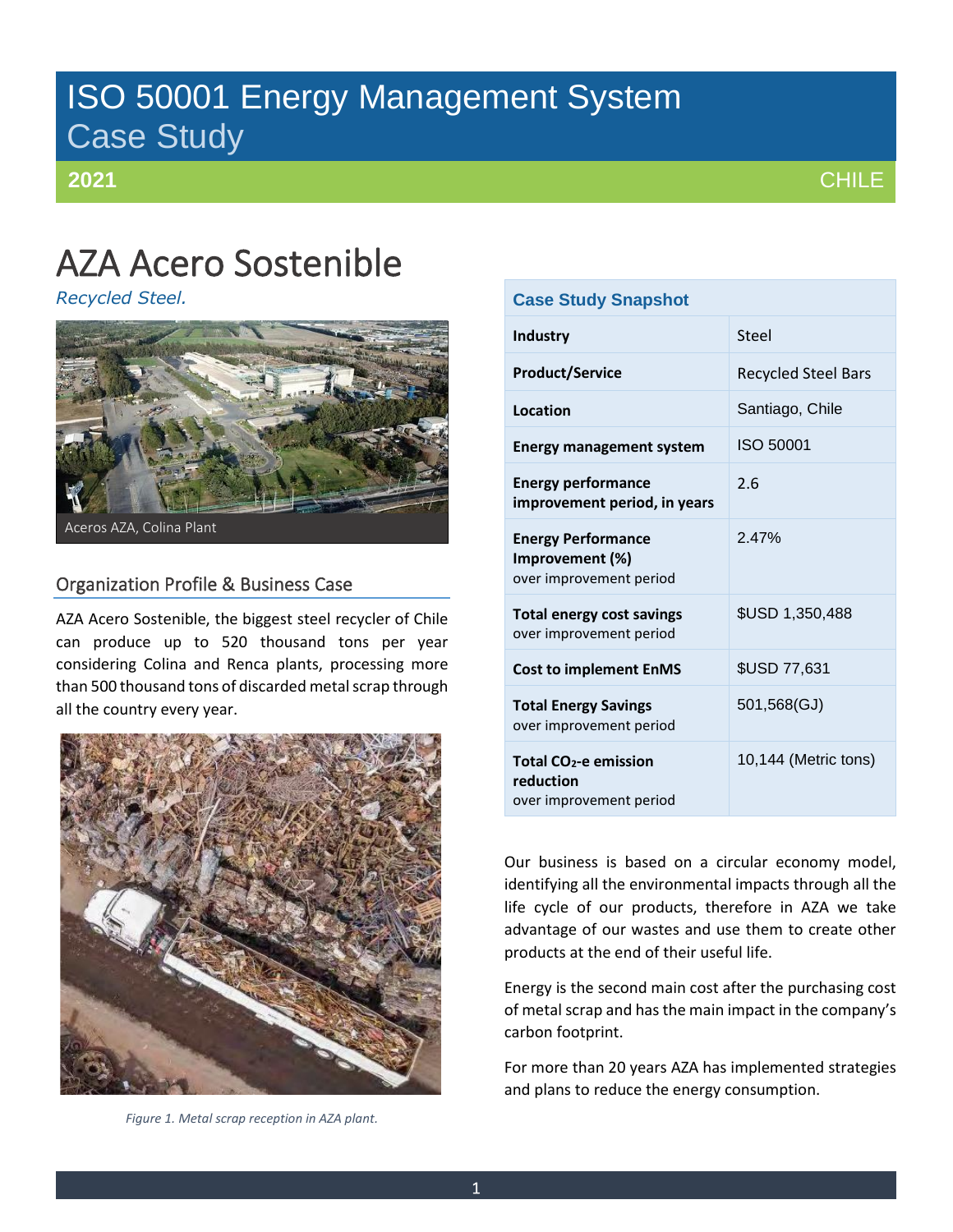

*Figure 2. Recycled steel bar produced by AZA*

The company's business strategy has 4 pillars, where Energy Management is under two of them: Operational Excellence and Innovation & Sustainability. There are defined three strategic objectives that give rise to the need of an Energy Management System (EnMS),

Specifically: targeting cost improvement, management improvement and being a referent on the sustainability. Under this objectives, strategic projects are risen, the EnMS is part of the project "Sustainable Value Creation", specifically part of the action plan of the subproject "Energy and Carbon Neutrality". The next figure shows the other subprojects developed under the strategy.



*Figure 3. Sustainable Value Creation strategic project*

Other actions and goals of the subproject are the continuous evaluation of energy efficiency initiatives, definition of key performance indicators for energy (EnPI) and CO<sup>2</sup> emissions, and constantly decrease our carbon footprint, accomplishing important goals in electromobility purchasing the first Electric Vehicle (EV) and installing electric chargers in each plant (Colina and Renca). AZA has received the "Silver Energy Excellence Seal" in 2020 and "Gold Energy Excellence Seal" in 2021 from the Ministry of Energy.

*"2020 was a period of consolidation of AZA's energy pathway, publishing the Energy Policy for the energy performance improvement and obtaining the ISO50001 certificate for our* 

*EnMS."* —Hermann von Mühlenbrock, CEO



*Figure 4. Metal scrap processing*

### Business Benefits

Electricity and natural gas are very relevant in steel cost production for AZA. The EnMS objective is focused on the energy consumption globally (two plants) and on every Significant Energy Use (SEU), improving the energy performance by 5% on 2025, with a baseline developed whit 2017 and 2018 data.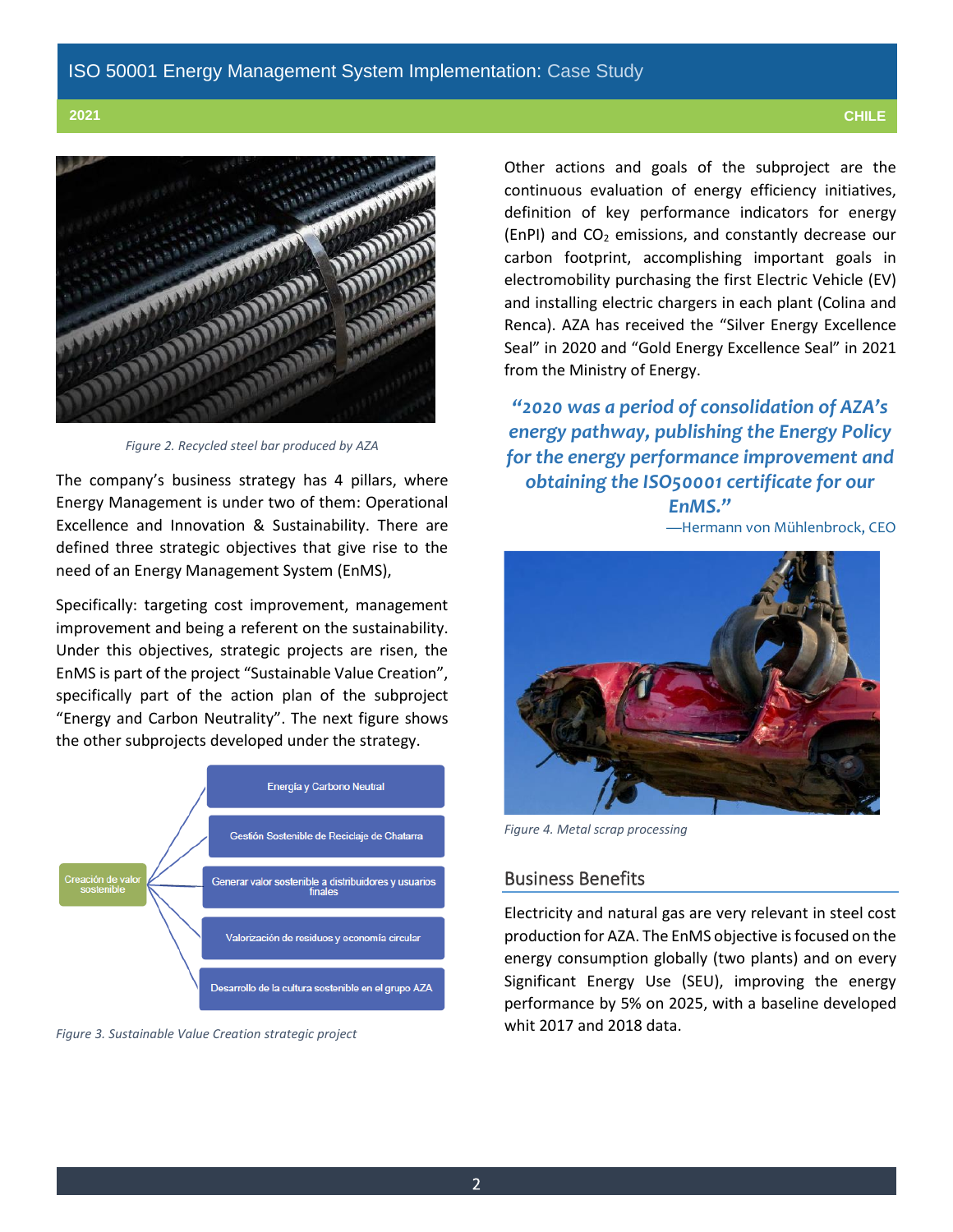

*Figure 5. Linear regression used for AZA´s energy baseline.*

The accumulated savings in the 2019-2021 are estimated comparing our real consumption with the one calculated with the linear regression (2017-2018). AZA has achieved a reduction of the total energy consumption of 501568 GJ equivalent to 2,47%. We have saved USD \$1350488 in energy costs and 10144 tons of  $CO<sub>2</sub>e$ .

| Year                                      | <b>Energy Savings Energy</b><br>[kWh] | Savings [GJ] | Savings<br>% |  | Cost reduction | <b>GHG Emissions</b><br>Reduction [tonCO2e] |
|-------------------------------------------|---------------------------------------|--------------|--------------|--|----------------|---------------------------------------------|
| 2019                                      | 21.364.612                            | 76.913       | $3.90\%$ \$  |  | 858.857        | 6.451                                       |
| 2020                                      | 2.177.964                             | 7.841        | $0.47\%$ \$  |  | 87.554         | 658                                         |
| 2021 (to july)                            | 10.051.644                            | 36.186       | $2.89%$ \$   |  | 404.076        | 3.035                                       |
| <b>TOTAL</b>                              | 33.594.220                            | 120.939      | 0            |  | 1.350.488      | 10.144                                      |
| Figure 6. Energy Savings 2019-2021 period |                                       |              |              |  |                |                                             |

One of the most relevant energy efficiency improvement measures developed, is the change in the operational control of the Electric Arc Furnace, which is the principal energy consumer. This measure reduces the energy consumption in 4,5%.

Additionally, there are other non-energy benefits related with the operational optimization in the production and the processes standardization. In the EnMS implementation were reviewed many operational and maintenance procedures, simplifying, improving and including new topics about quality, environment and safety.

### Plan

### **Integrated Management System**

AZA has an integrated management system certified ISO 9001, ISO 14001, OHSAS 18001. The EnMS ISO 50001 was added to the system where the CEO shows his commitment to the company. The integrated management system is aligned with the AZA business strategy and traduce the organizational objectives in action plans.

### **Management Commitment**

The top decision makers of the company have shown their high commitment since the beginning of the EnMS, establishing a Energy Strategic Committee conformed by the senior managers in charge of incorporate the Energy Policy through all the company, communicate it to every people, give needed resources and other responsibilities.



*Figure 7. Energy Strategic Committee.*

Also establishing the EnMS Team in charge of activities to achieve the objectives of the system. The next figure shows how the EnMS team was communicated to the organization.



*Figure 8. EnMS team communication to the organization.*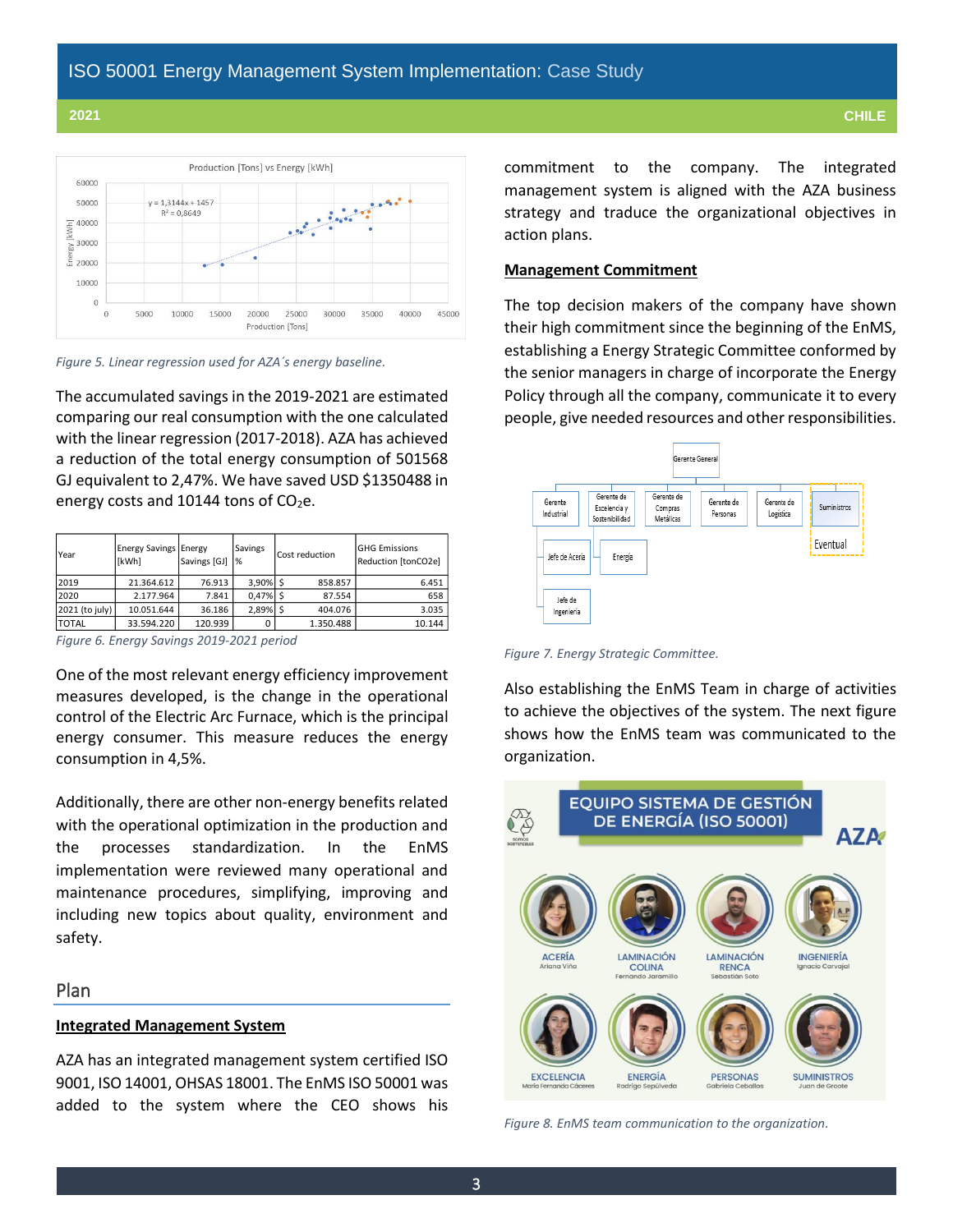#### **Energy Reviewing & Data**

All the data regarding energy consumption (electricity, natural gas and others) and production can be monitored by the Manufacturing Execution System (MES), which allows to see different variables on real time of both production plants.

| Acero Sosten bla                                                                                                                                                                                                  | Sistema de Gestión Operacional<br><b>AZA</b>                                                                                                                                                                                                                      | 1001110<br><b>DANA</b><br>Walter mes                                                                                                             | $-$<br><b>STANDS</b><br>Chatera<br>18<br>$\overline{\mathbf{G}}\mathbf{U}$<br><b>Sell</b> r<br>Law Bease |
|-------------------------------------------------------------------------------------------------------------------------------------------------------------------------------------------------------------------|-------------------------------------------------------------------------------------------------------------------------------------------------------------------------------------------------------------------------------------------------------------------|--------------------------------------------------------------------------------------------------------------------------------------------------|----------------------------------------------------------------------------------------------------------|
|                                                                                                                                                                                                                   |                                                                                                                                                                                                                                                                   | Informe Mensual de Acería                                                                                                                        |                                                                                                          |
| Septiembre 2020                                                                                                                                                                                                   |                                                                                                                                                                                                                                                                   |                                                                                                                                                  | <b>1991</b> 200<br>ingegraph.                                                                            |
| <b>BANK SKAL</b><br><b>A TOWN</b><br>Come in With<br><b>STATIST</b><br><b>BOD ACROSS LANGED AND CALLS</b><br>$-30.56$<br>TO CALL THE REAL MAIN CONTRACTOR TO SERVE<br>DELLA RIVERSIA DESIGNERE SURFICIONE FERIODE | <b>TWON</b><br>Printing firstly Channel Lines, Channel Tuesdo Driving<br>They I am I have been down from the<br><b>Contractor Contracts</b><br>and tends and wide most encounter and tend into intend out to the<br>THE ROOM WAS TIME AND THE ROOM WAS TIGHT THAT | <b>POST CONTRACTOR</b><br>$T$ $R$<br>FIRST UNK LINE TOWER TANK ENGIN<br><b>CONTRACTOR</b> STATE OF A 1990 AND THE                                |                                                                                                          |
| THE R. P. LEWIS CO., LANSING MICH. 49-14039-1-120-2<br><b>M M H M WHAT AN</b><br><b>BOY 1879</b><br><b>地区 86 似 # 图 动活 Mil</b>                                                                                     | THE 49 TO 20 20 A 10 A 10 TO<br>ea<br>5218<br>12-71<br>3.951<br><b>图像新</b> 计<br>怒<br><b>SH</b><br>縣<br>點<br>50<br>勝                                                                                                                                               | <b>Call</b><br>136<br>10/11/11 22:<br>矕<br><b>1981</b> (81 181)<br>26,816<br>×<br>49<br><b>特性调整</b><br><b>Con</b><br>w                           |                                                                                                          |
| 27.4 271 315<br>02 2 2 4 0001215 2079<br><b>STORE 477 1771</b><br><b>String Wa</b><br>2121 101 222 234 2 240 222 233 241 252 253 264 271 272 273 274 275 276 277 278 279 279 279 279 279 279 279 27               | The control of the con-<br>2,66<br>535<br>$15 - 1$<br>128<br><b>DEA</b><br>$5 - 14$<br>21. 1901 2014 2015 2016<br><b>SH</b><br><b>AVE</b><br>44.71<br>1936<br>$10 - 400$<br>超<br>110<br>OUR VALUE DOM:<br>19,880<br>@1"<br>41.38<br>is.                           | <b>图1128 图</b><br>etc)<br>4.05<br>$-0.75$<br><b>VE</b><br>$-0.32$<br><b>DE N 8 8</b><br>egam.<br>侃<br>478<br>1814<br>1.93<br>180 111 130<br>1125 |                                                                                                          |
| 2012년 1월 21일 2023년<br>2012년 1월 21일 2023년<br>图25 匹                                                                                                                                                                 | 11월 2013 3013 12월 301<br>11월 23일 32일 32일<br>53<br>鄂<br>撕<br>ĩπ<br>梬<br>$\frac{49}{96}$<br>部<br>$\frac{1948}{1678}$                                                                                                                                                | 噛<br>图插丝<br>襟<br>LANDIL CO. 81 NO.<br>6141<br>28<br>141<br>Ma                                                                                    |                                                                                                          |
| N.A. 18 K.W., 2021 153, 1188<br>263<br>69.1 351<br>201 Wit<br><b>M G CHA WHAT ARE</b><br>k-al<br>thank the real and as half court rate town                                                                       | 7 14. Alana, 30218. J. 44. J. H.<br>WHU.<br>1314.<br>156<br>9.11<br>6.0.000 WW 30 30<br>柴<br>長定<br>图<br>88<br>The State Hour country and<br>414<br>6.5<br>$W_{11}$<br>12.56                                                                                       | 3.22<br><b>July 4 11, 138</b><br>HI)<br>错<br>(時間の)<br>품정<br><b>SH</b><br><b>Call County Fall Buy</b><br>Vide.<br>W6                              |                                                                                                          |
| 2010 00 31 222 22400 00<br>m                                                                                                                                                                                      | TURNACH 2012 138 454 131 640 2011<br>19.85<br>274 424 374 58 451 13 64 35<br>1025                                                                                                                                                                                 | $\frac{12}{12}$<br>100111-110<br>nist.<br>8.5<br>$_{\text{HH}}$<br>120212-002<br>:00                                                             |                                                                                                          |
|                                                                                                                                                                                                                   |                                                                                                                                                                                                                                                                   |                                                                                                                                                  |                                                                                                          |
| 不得<br>1-94-24 8 851-301-8<br>04 p.m., 200.00                                                                                                                                                                      | <b>Big</b><br>特別 菜品<br>$+30$<br>栅<br>开<br>40.00<br>St.<br>長藤                                                                                                                                                                                                      |                                                                                                                                                  |                                                                                                          |
|                                                                                                                                                                                                                   | * Rendimiento metálico no incluye ferroaleaciones                                                                                                                                                                                                                 |                                                                                                                                                  | ** Indica valores diarios en [kg] y totales (semara                                                      |

*Figure 9. Manufacturing Execution System monthly report.*

The energy performance is monthly report to export all the data and be able to analyze and determine energy performance and projections. Thanks to the system we can easily identify our energy consumption and the independent variables.

The following figure shows the energy consumption of the energy uses.



*Figure 10. Energy consumption of main energy uses.*

The first energy review was focused in the organization of the data and monthly analysis made to understand the energy production costs.

To improve the execution of the energy review, two members of the EnMS team was trained by the Sustainable Energy Agency and certified as Industrial Energy Manager.

Because of this, for a consisting energetic planning, ISO 50001 requires updating the energy review once a year, so we can compare and check our improvements through the EnPIs and the baseline established. For this, we have developed a monthly monitoring worksheet to help us see and understand our improvements.

## *"ISO 50001 implementation allows Aceros AZA to be recognized with the Gold Seal in Energy Excellence."*

—Paola Grandela, Sustainability Manager



*Figure 11. Recyclized steel billet production.*

#### **Energy Policy**

The EnMS supports the strategy of the organization, being in complete alignment with the energy policy of our company, in search of improving energy performance through responsible use of energy sources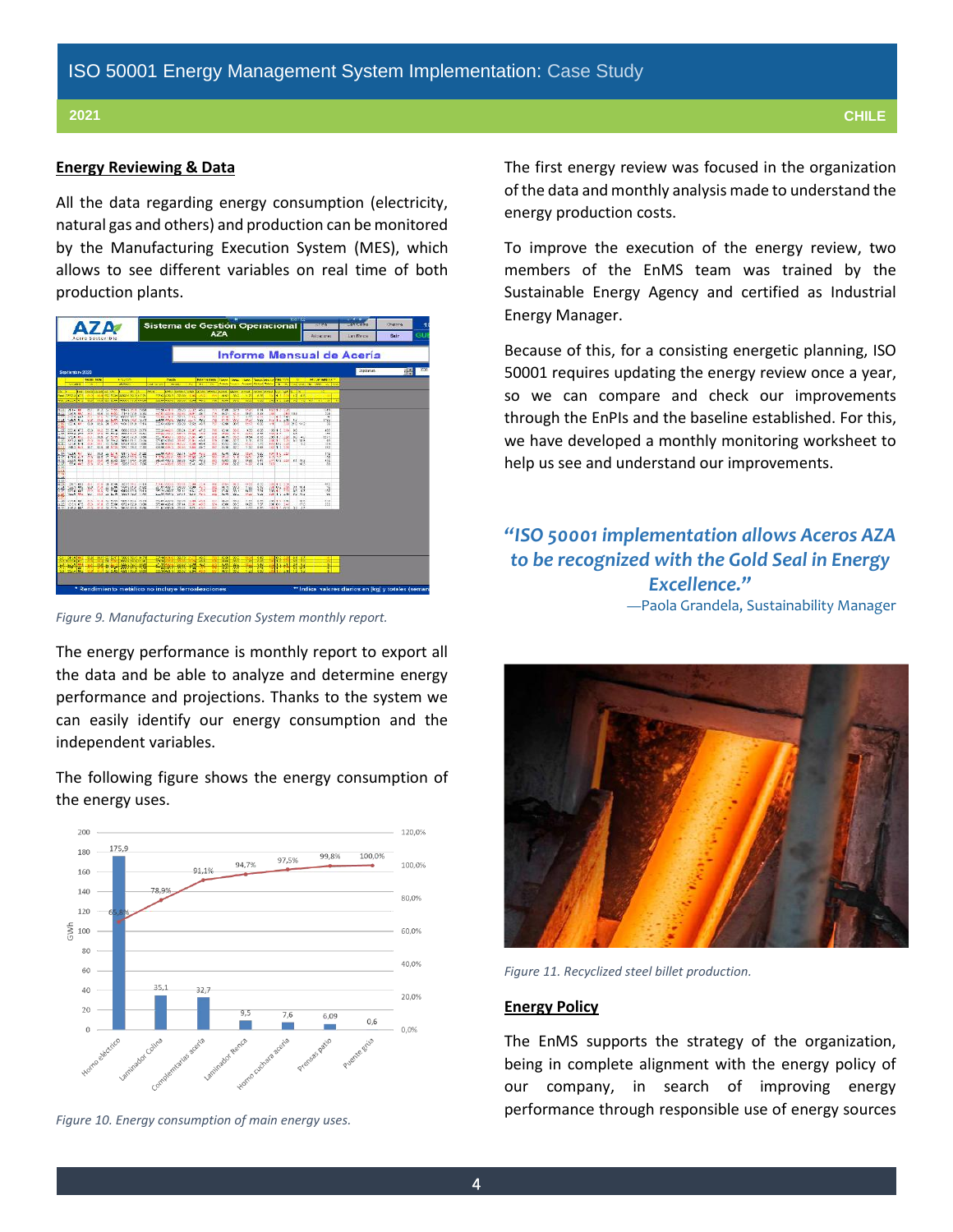and assuring future availability of resources, following the next principles:

- Promoting efficiency on the use of energetic resources, optimizing the design of installations and processes with an intensive energy use.
- Promote acquisition of products, services and raw materials that incorporate energy efficiency on their life cycle.
- Encourage a high-level energy performance through continuous improvement and implementing objectives and goals to all processes impacting the EnMS, compliance of legal and voluntary requirements of energy efficiency.

#### **Energy Objectives and Targets**

Energy objectives and targets were defined for the company and each SEUs as a 5% of energy performance improvement over the base line developed with 2018 data as a linear regression (in some cases with main operational changes, the energy baseline was updated). The next table shows the baselines for each SEU.

| Process                          | Energía<br>$E$ (kWh) | Producción<br>P(t) | Base line                       | Reference period<br>(year)                                |
|----------------------------------|----------------------|--------------------|---------------------------------|-----------------------------------------------------------|
| <b>Electric Eurnace</b>          | Electricity          | <b>Billets</b>     | E (kWh) = $422,4*P(t) + 207200$ | Jul-2019 a Jun-2020<br>(operational changes<br>were made) |
| <b>Electric Eurnace</b>          | Natural Gas          | <b>Billets</b>     | E (kWh) = $5,1382*P(t)+18549$   | 2018                                                      |
| Complementary<br>energy meltshop | Electricity          | <b>Billets</b>     | E (kWh) = $68,6*P(t)+497220$    | Ago-19 a Jul-20<br>(operational changes<br>were made)     |
| Rolling mill Colina              | Electricity          | Final products     | E (kWh) = $95,208*P(t)+358665$  | 2018                                                      |
| Rolling mill Colina              | Natural Gas          | Final products     | E (kWh) = $26.41*t+136916$ )/t  | 2018                                                      |
| Rolling mill Renca               | Electricity          | Final products     | E (kWh) = $81,811*P(t)+209557$  | 2018                                                      |
| Rolling mill Renca               | Natural Gas          | Final products     | E (kWh) = $34,595*P(t)+35338t$  | 2018                                                      |

*Figure 12. AZA's SEU baselines.*

#### Do, Check, Act

#### **Implementation Process**

Energy Management activities are made for more than ten years, focused in cost reductions. In December 2019, AZA and the Chilean Sustainable Energy Agency, signed a memorandum to support the ISO 50001:2018 implementation and certification, hiring the consultancy company WSP. The implementation was developed in 2020 fully supported by the top management.

The COVID-19 situation changed some activities schedule, but the EnMS was fully implemented by the end of 2020 and certified by Lloyd's Register in December of these year.

#### **Energy Performance Evaluation**

The energy performance of each SEU is presented monthly to the top management committee, showing the improvements and difficulties.

The energy performance is monthly report to export all the data and be able to analyze and determine energy performance and projections. The monthly energy performance is determined comparing the energy consumption with the energy calculated by the lineal regression used as baseline.



*Figure 13. Monthly evaluation of energy performance.*

#### **Operational Control**

The main energy performance improvements come from operational control initiatives. For the EnMS implementation the team review about 200 existing operational procedures to determine the documents that contains or can contain the energy criteria for the processes, including the effective operation and maintenance. The operational improvement opportunities were analyzed with the processes operators and the procedures were updated.